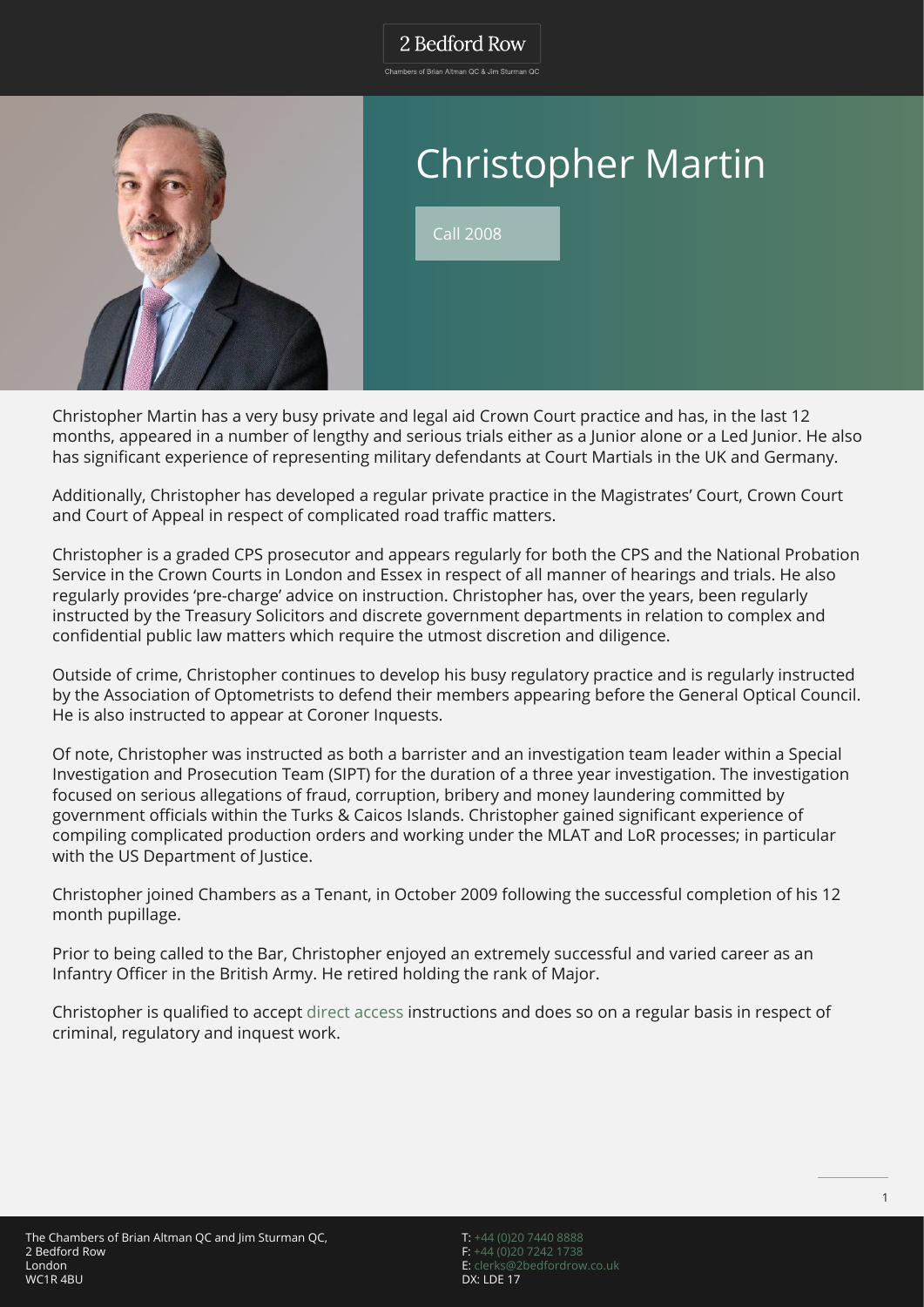# 2 Bedford Row

Chambers of Brian Altman QC & Jim Sturman QC

# Practice Areas

# Appeals

Christopher has been instructed to appear in the Court of Appeal (including the Court Martial Appeal Court) on several occasions and is adept at drafting the necessary advices on appeal in relation to both conviction and sentence.

## Notable appeals cases

#### **R v FCM**

The Court of Appeal reduced a sentence of 14 months detention for 2 counts of causing Actual Bodily Harm to one of 12 months.

#### **R v Nelson [2020] EWCA Crim 718**

The Court of Appeal reduced a sentence of ten years' imprisonment for possession of 5kg of cocaine to one of eight years and three months' imprisonment.

#### **R v Ravikumar [2020] EWCA Crim 1217**

The Attorney General appealed a sentence of 18 months imprisonment for causing the death of one individual by dangerous driving and the serious injury of four others by dangerous driving. The AG submitted that the sentence should have been far greater than 3 years imprisonment. The Court of Appeal substituted the original sentence for one of 2 years and 4 months imprisonment.

#### **R v Hastings [2018] EWCA Crim 2457**

The Court of Appeal reduced a sentence of four years' imprisonment for causing death by dangerous driving to one of three years and four months' imprisonment.

#### **R v Naish [2010] 2 Cr. App. R. (S.) 106**

The Court of Appeal reduced a sentence of four-and-a-half years' imprisonment for sexual activity with a child and burglary to a sentence of two years and nine months' imprisonment was substituted.

# Confiscation

Christopher is often instructed to conduct confiscation hearings in the Crown Court as both defence and prosecution council. In the main this follows from Christopher's own trials.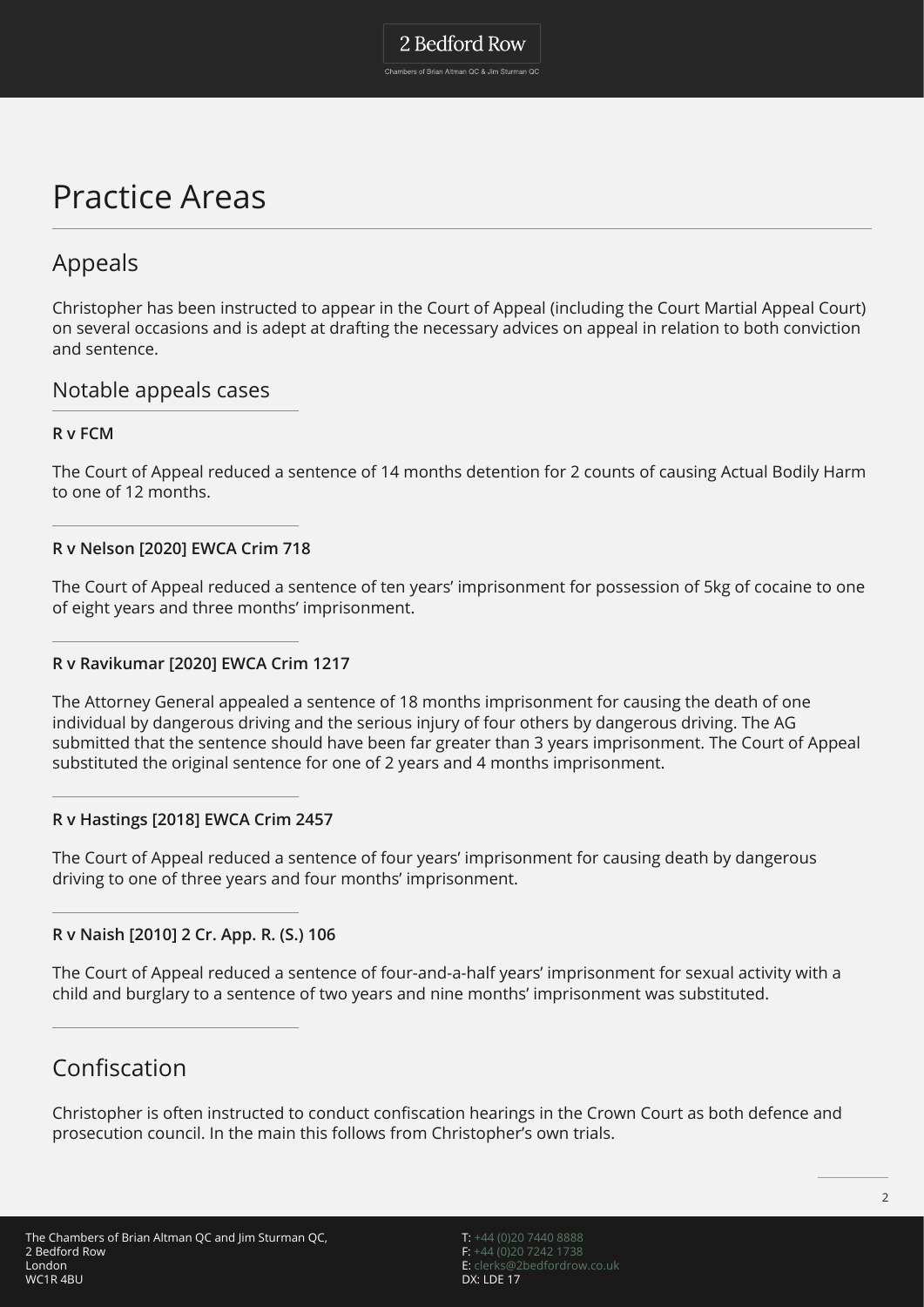# Coroner's Inquests

As a serving Army officer, Christopher represented the Ministry of Defence at sensitive coronial inquests and was instructed by the Treasury Solicitors in respect of a high profile and sensitive inquest.

Christopher has represented, pro bono, the families of British soldiers killed whilst on operational service and has provided that assistance through the Royal British Legion.

More recently, Christopher regularly represents interested parties at inquests – both following on from a criminal trial and inquests held in their own right.

## Crime

Christopher's experience with the serious and complex crime sphere is expanding. Christopher has recently appeared for the Defence in a number of serious and complex trials which include murder, Armed Robbery, firearms, serious offences of breaching copyright (in respect of a 'DVD factory' producing tens of thousands of illicit DVDs); serious cases involving the importation of significant number of Class A drugs (upto £300 million) and the theft of a significant amount of motor vehicles (valued at more than £1 million).

### Notable crime cases

#### **R v DB & Others (2021)**

DB was one of 3 defendants tried for causing grievous bodily harm with intent, kidnap, blackmail and the cultivation of cannabis. DB was unanimously acquitted by a jury at Basildon Crown Court following a three week trial.

#### **R v RF & Others (2021)**

RF was one of 4 defendants tried for murder, attempted murder and causing grievous bodily harm with intent. The trial at Chelmsford Crown Court lasted for 6 weeks.

#### **R v LH & Others (2020)**

LH was one of 9 defendants tried for money laundering offences. The trail at Canterbury Crown Court lasted 4 weeks.

#### **R v BD (2019)**

BD was charged with the effective 'kidnap' and systematic rape of a woman over a 24-hour period. The complainant was assisted by an intermediary and the defendant had significant learning difficulties.

#### **R v MO (2019)**

MO was charged with the sexual assault of a unknown young female in a nightclub. MO was acquitted.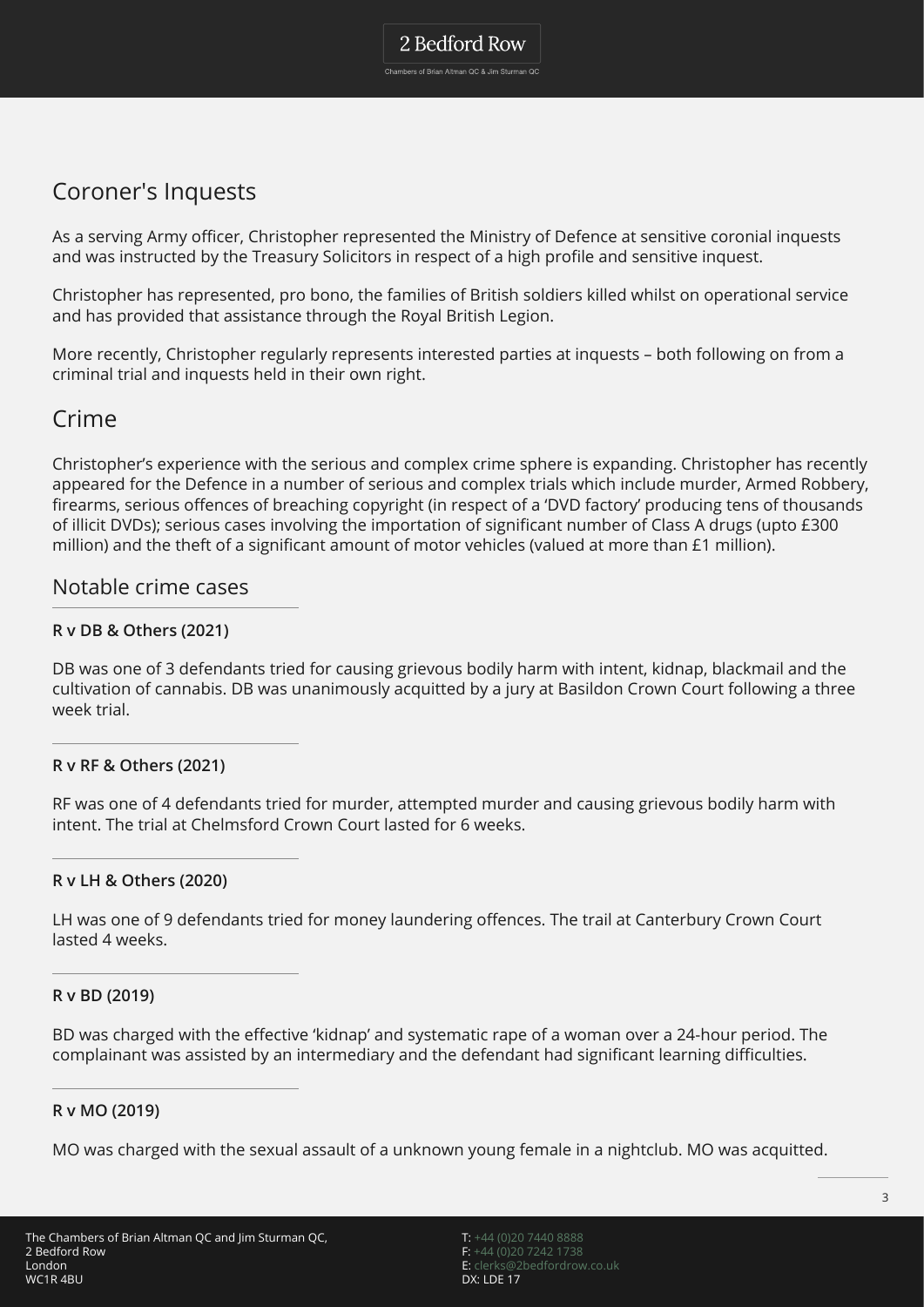#### **R v IC (2018)**

A rape trial at Basildon Crown Court. The case was significantly complicated by the fact that the complainant and the main prosecution witness were vulnerable adults (living in sheltered housing) with significant learning difficulties. All cross examination was restricted to that approved at the Ground Rules Hearing. Both vulnerable witnesses were assisted in court by an intermediary.

#### **R v AB-S (2018)**

AB-S was charged with the sexual assault of an event manager at a private birthday party. Due to the fact that the defendant attended a prominent public school and was from an affluent family the trial attracted National press coverage which included a full page spread in the Daily Mail after AB-S was acquitted.

#### **R v EC (2018)**

EC was charged with Perverting the Course of Justice in a high profile murder trial.

#### **R v DL & Other (2017)**

DL was charged, with his younger brother, with the systematic rape of a boy aged 8 to 10 years old when the defendants were teenagers. The 2 week trial was heard at Basildon Crown Court (sitting at Southend).

#### **R v MP & Others (2017)**

MP, along with 8 other co-defendants was charged with violent disorder following a football match. The 6 week trial was held at Basildon Crown Court and received National press coverage.

#### **R v DH & Others (2016)**

DH was implicated in what the prosecution described as the largest industrial cannabis cultivation ever discovered in the UK. He was one of 13 defendants tried over a period of 14 weeks in Court 1 at the Old Bailey.

#### **R v WC (2016)**

WC was charged with causing death and serious injury by dangerous driving in a case which had a particularly complicated issue of causation. WC was acquitted in 40 mins following a six day trial at Canterbury Crown Court.

#### **R v C & Others (2015)**

C was charged with two armed robberies of casinos and of a 'honey trap' murder of a professional gambler with his two co-defendants at the Central Criminal Court.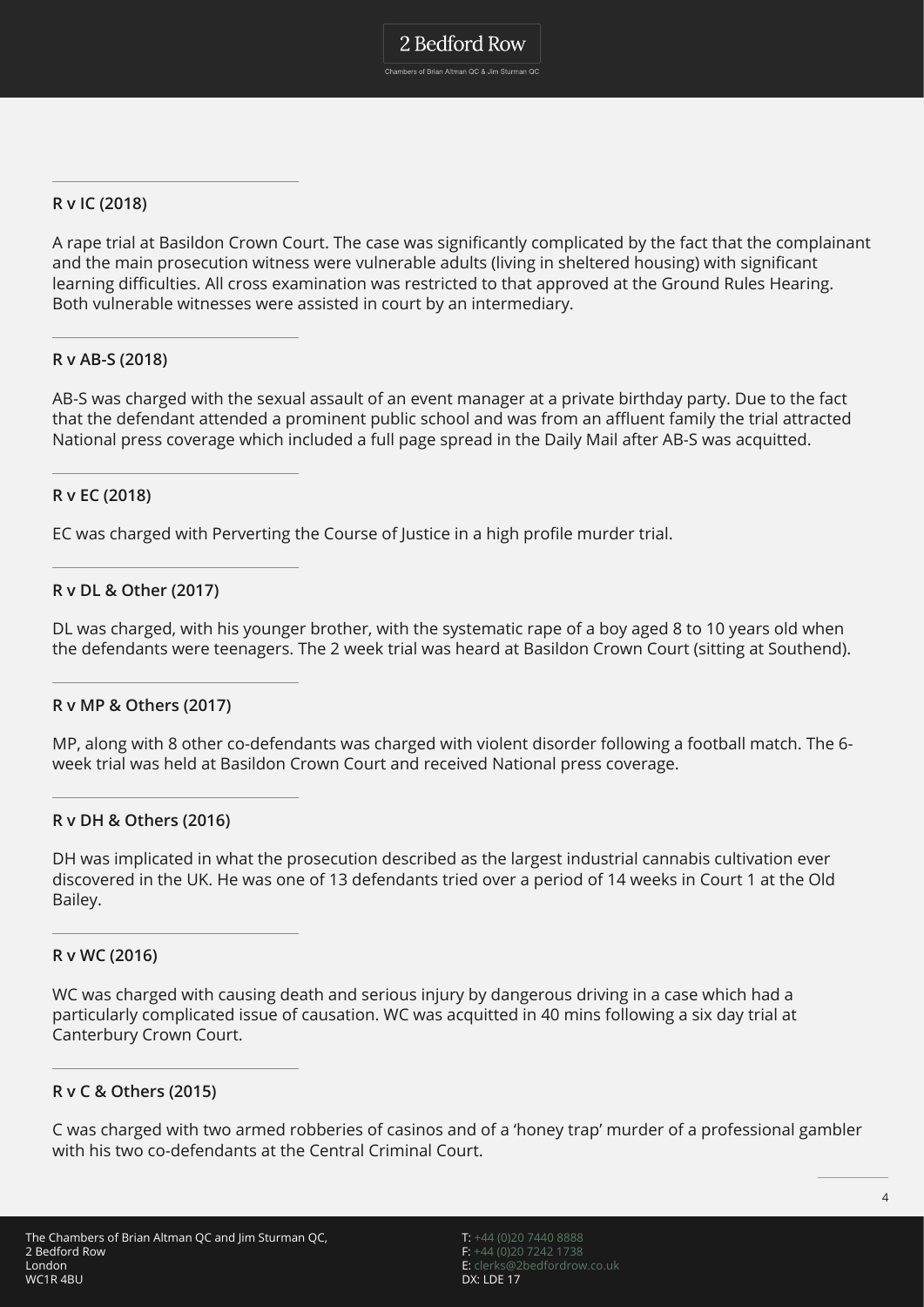**R v L & Others (2015)**

Mr. L was implicated in a Class A drug importation with a street value of more than £100M. He was the 'right hand man' and money launderer to the 'Mr. Big'. After a 12 week trial at Maidstone Crown Court, Mr. L was the only one of nine defendants to be acquitted.

#### **R v A & Another (2014)**

A two-handed armed robbery whereby the defendants were alleged to have been armed with a handgun and a knife before robbing two women of their Rolex watches worth £32,000. Mr. A was acquitted following a successful application of no case to answer at the conclusion of the Crown's case.

#### **R v C (2014)**

A two week trial concerning the importation of 10kg of heroin into the UK by a Dutch lorry driver.

#### **R v K (2014)**

K was charged with 5 offences contrary to the Firearms Act 1968 including s.16 of that Act (possession of a firearm with intent to endanger life which carries a maximum sentence of life imprisonment). The charges were in relation to the possession of a Skorpion machine gun, live ammunition and a silencer. After negotiations with the Crown, and after mitigation, Mr. K was sentenced only in relation to the lesser s.5 charges and received the minimum 5 year sentence with the Judge stating that he would have passed a lessor sentence had statute not "tied his hands".

## Defence

Christopher's defence practice is wide and varied. He has an exclusively Crown Court practice with the exception of private instructions in the Magistrates Court and serious matters originating in the Magistrates Court. The details regarding the types of cases that he undertakes are, in the main, set out in the remainder of this profile.

### Fraud

Christopher has been instructed in relation to both defence and prosecution fraud trials – both as a junior alone and as a led junior. Christopher receives instructions direct from the CPS Specialist Fraud Unit.

### Notable fraud cases

#### **R v DS & Others (2018)**

A six-handed, 7 week, conspiracy to defraud trial at Chelmsford Crown Court. The nature of the conspiracy related to builders 'scamming' old and vulnerable adults into paying extortionate sums of money for building work that was either not necessary or completed to a poor standard.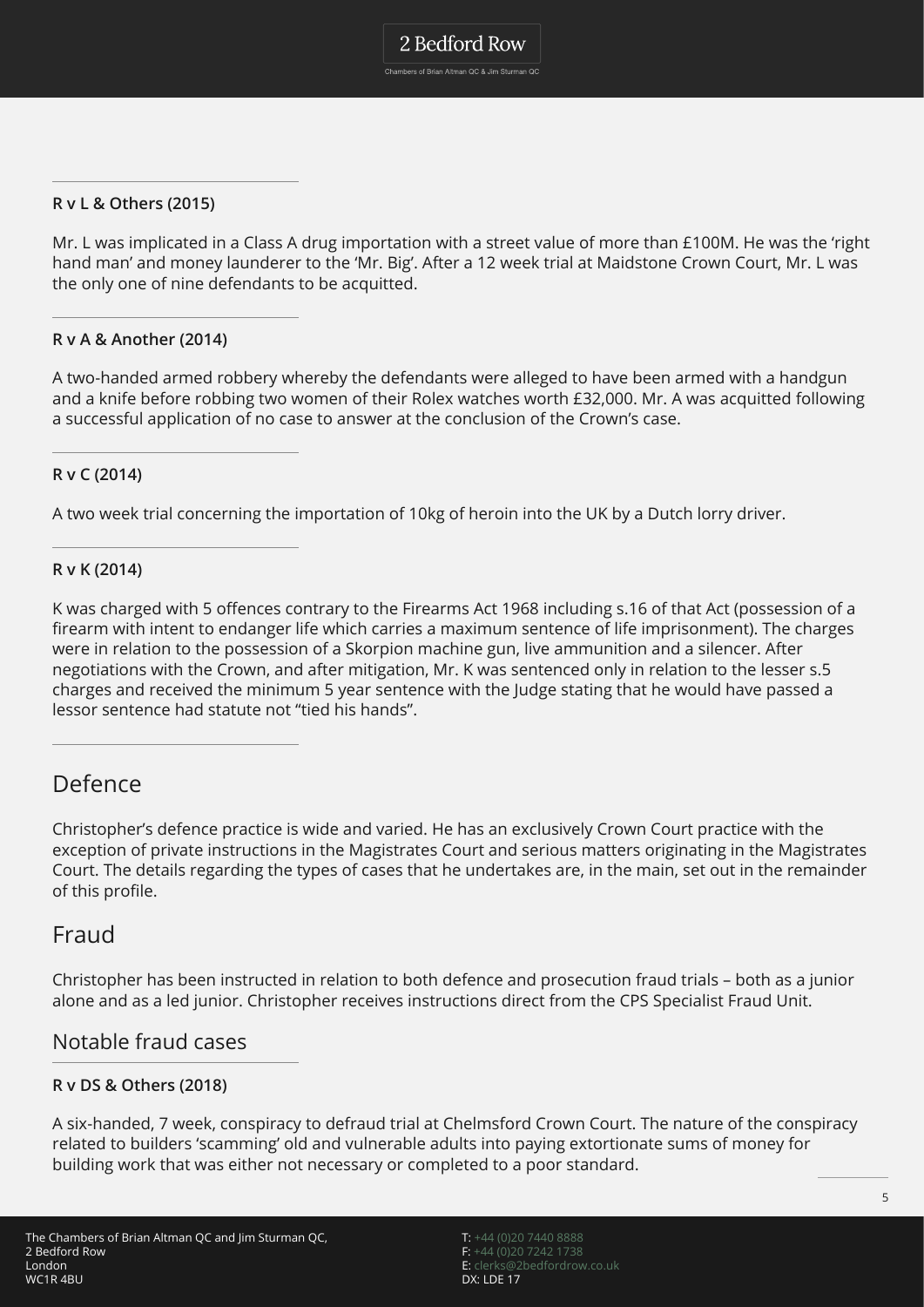**R v D & Others (2014)**

A four-handed conspiracy to defraud (approx. £4M) trial at Woolwich Crown Court. The nature of the conspiracy related to a horse racing betting scam involving tipster services. Two defendants pleaded guilty at the start of the trial and at the conclusion of the 5 week trial, the remaining two were convicted.

#### **R v S & Others (2014)**

A seven-handed conspiracy to defraud trial at Harrow Crown Court. The nature of the conspiracy related to fraudulent applications for Tier 1 Immigration Visas. After a 12- week trial, four defendants were convicted and the jury in relation to 'S' were hung. The Crown opted to not try 'S' again and he was acquitted.

### International

Between 2010 and 2013, Christopher was instructed as both a barrister and an investigation team leader within a Special Investigation and Prosecution Team (SIPT) for the duration of a three-year investigation. The investigation focused on serious allegations of fraud, corruption & bribery and money laundering committed by Government officials within the Turks & Caicos Islands. The scope of the alleged offending was in the range of US\$100s millions. Christopher gained significant experience of compiling complicated Production Orders and working under the Mutual Legal Assistance Treaty (MLAT) and Letters Of Request (LoR) processes; in particular with the US Department of Justice and the Swiss Authorities.

### Judicial Review

Christopher has been instructed in a number of major and long running Judicial Review cases arising in consequence of internment, torture and other abuse allegations in relation to detainees in Iraq.

#### Notable judicial review cases

#### **Ali & Others v Secretary of State for Defence**

A Judicial Review action arising in consequence of the British Government's decision not to hold a second investigation into allegations of torture and sexual abuse that were made by complainants held at Camp Bread Basket in Iraq.

#### **Al-Jedda v Secretary of State for Defence**

An on going action arising from the British Government's decision to arrest and detain a dual Iraqi-British national on the grounds that his internment was necessary for imperative reasons of security in Iraq.

#### **Kammash & Others v Secretary of State for Defence**

A Judicial Review action as to the legality of the detention and internment of the Claimants by British Forces in Iraq.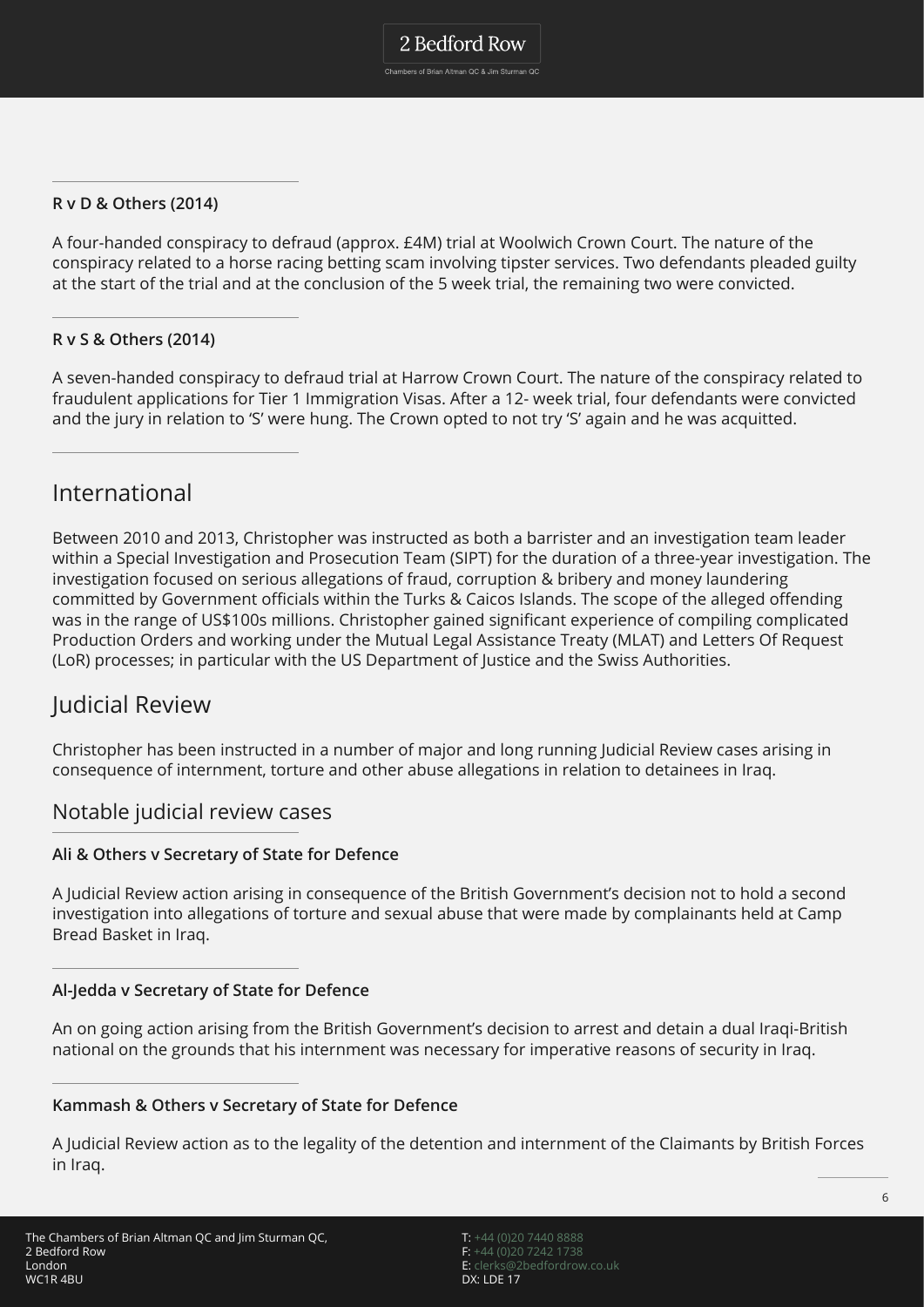Military Law

Christopher naturally has a keen interest in military law and regularly defends in Courts Martial cases in the UK and in Germany. Christopher has experience of conducting all manner of hearings including a number of trials and appeals. In addition, Christopher has been instructed to provide advice and to draft representations in respect of a Commissioned Officer engaged in a Service Complaint procedure.

### Notable military law cases

#### **R v Trooper D (2022)**

Christopher represented Tpr D who faced Court Martial trial at Bulford in relation to an allegation of causing suffering to a Military Working Horse at the Household Cavalry Mounted Regiment. At the conclusion of the Prosecution case, the Judge stopped the trial and directed the Board to find Tpr D not guilty – a verdict that was then entered on the Court Record. Tpr D's legal aid contributions were refunded in full.

#### **R v Craftsman M (2021)**

Christopher represented Cfn M, who faced Court Martial in Catterick in relation to an allegation of theft of two ACOG sights. At the conclusion of the trial the Court Martial Board acquitted Cfn M and his legal aid contributions were refunded in full.

#### **R v LCpl H-B 2021**

Christopher represented LCpl H-B, who faced Court Martial in Catterick in relation to an allegation of sexual assault. At the conclusion of the trial the Court Martial Board acquitted LCpl H-B and his legal aid contributions were refunded in full.

#### **R v Major H (2019)**

Christopher represented Maj H who was tried by Court Martial in Catterick in relation to an allegation of assault against another commissioned officer in the Officer's Mess. At the conclusion of the trial the Court Martial Board acquitted Maj H and his legal aid contributions were refunded in full.

#### **R v Sgt H (2019)**

Christopher represented Sergeant H, who faced Court Martial in Catterick in relation to an allegation of Perverting the Course of Justice. After a successful submission of no case to answer two weeks into the trial and at the conclusion of the Crown's case, Sgt H was acquitted. Sgt H's legal aid contributions were refunded in full.

**R v Cpl S (2019)**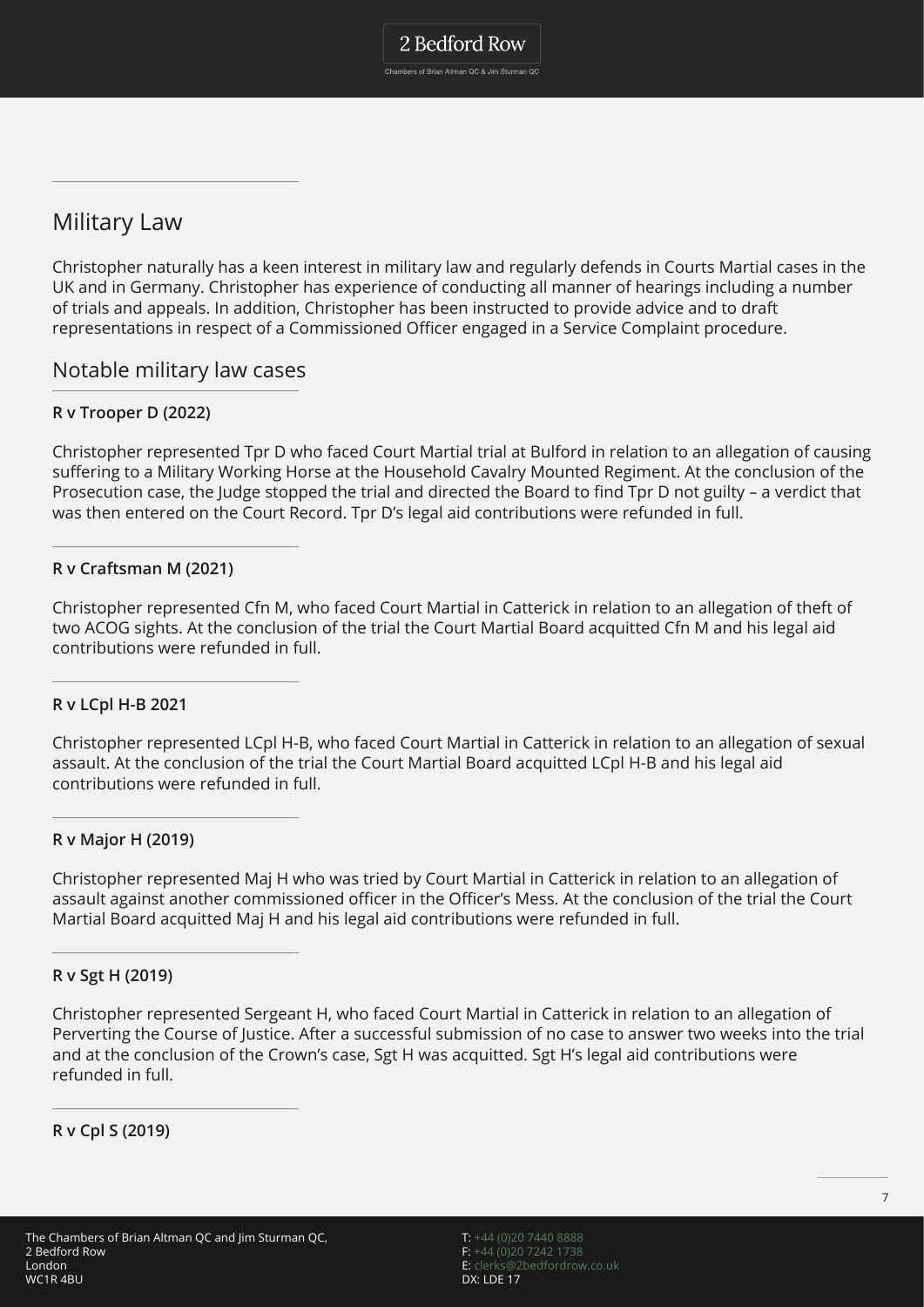Chambers of Brian Altman QC & Jim Sturman QC

Christopher represented Corporal S, who faced Court Martial in Catterick in relation to an allegation of negligently performing a duty. The allegation arose out of an incident whereby a new member of the unit alleged that he was assaulted and bullied. At the conclusion of the four day trial the Court Martial Board acquitted Cpl S and his legal aid contributions were refunded in full.

#### **R v WO1 S (2018)**

Christopher represented Warrant Officer Class 1 S, who faced Court Martial in Bulford in relation to two allegations of sexual assault and one allegation of harassment. At the conclusion of the three-day trial WO1 S was acquitted of the two charges of sexual assault and convicted of the harassment. In respect of that, WO1 S was sentenced to a fine and a Service Compensation Order.

#### **R v Bombardier B & Others (2015)**

Bdr B was jointly charged with two co-defendants in relation to an incident of Grievous Bodily Harm with Intent (s.18 OAPA 1861) resulting from a fight in a German nightclub. The Crown discontinued the case against Bdr B after an Application to Dismiss was submitted. The two co-defendants pleaded guilty.

#### **R v Private T (2015)**

Christopher represented Private T who faced Court Martial in Germany in relation to an allegation of rape. Following a successful submission application of no case to answer at the conclusion of the prosecution case the Board were directed to find Private T not guilty. The prosecution, however, added a further charge of attempted rape. At the conclusion of the nine-day trial the Court Martial board acquitted Private T of the attempted rape. Private T's legal aid contributions were refunded in full.

#### **R v Private M & Others (2014)**

Christopher represented Pte M who was one of four soldiers on trial for joint enterprise violence at the Sennelager CMC (Germany). After a successful submission application of no case to answer at the conclusion of the Crown's case, Private M was acquitted.

#### **R v Squadron Leader H (2014)**

Christopher represented Sqn Ldr H who was tried with a co-defendant for Class A drugs offences at the Colchester CMC. After a successful submission application of no case to answer at the conclusion of the Crown's case, Sqn Ldr H was acquitted.

#### **R v Sergeant A (2013)**

This was a case which was heard by the Courts Martial Appeal Court and was in relation to a manifestly excessive sentence that had been applied for a military offence during Summary Dealing. The Appeal was successful, the sentence was overturned and a conditional discharge substituted.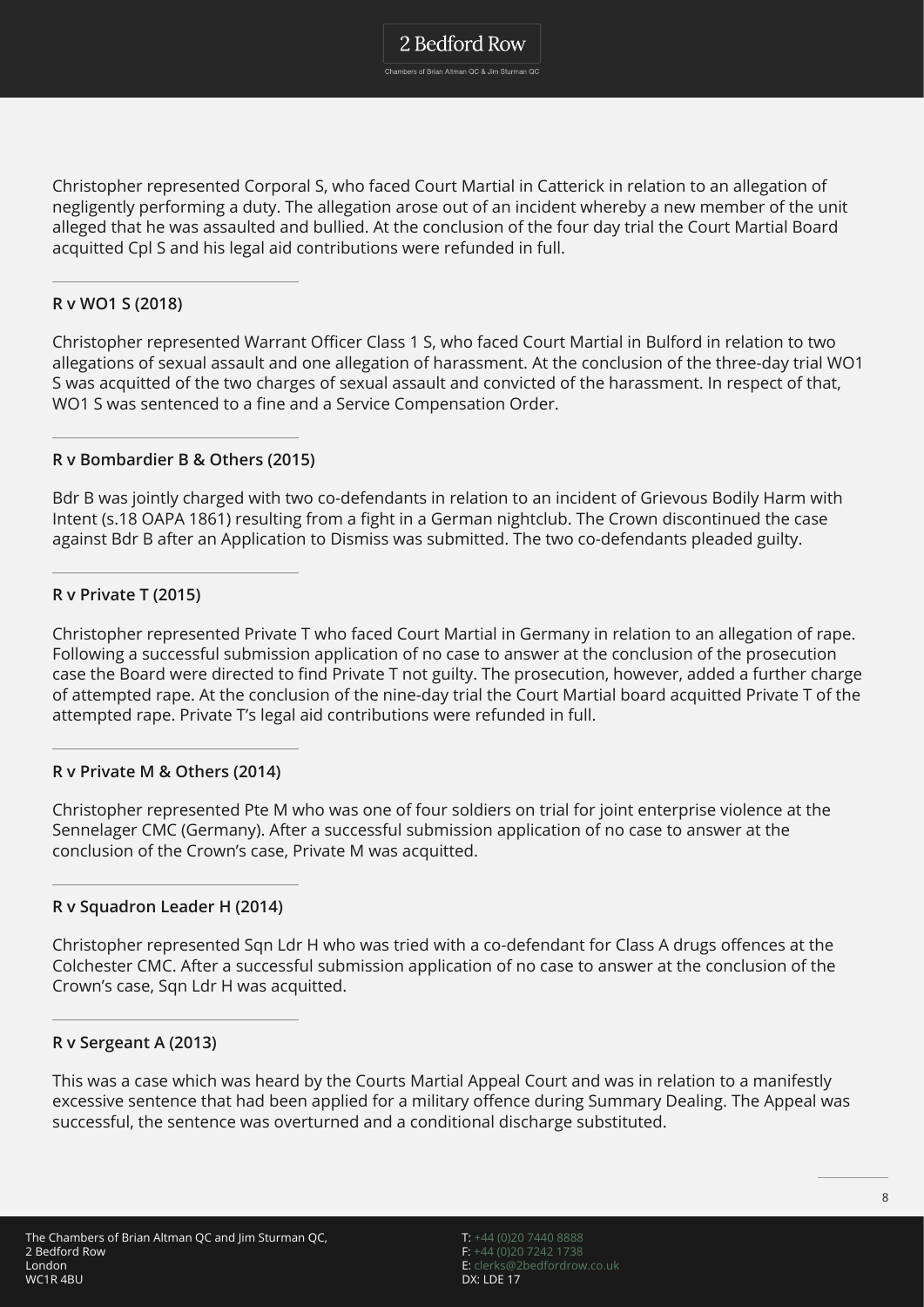#### **Advice on Appeal**

More generally, Christopher has been instructed on a number of occasions to advise on the merits of appeal against a legacy conviction and/or sentence where servicemen have been convicted and the original appeal has either not been lodged or failed.

# Professional Discipline

Christopher is regularly instructed by the Association of Optometrists to represent its professional members who are summoned to appear before the General Optical Council & other professional bodies in respect of professional discipline matters. Christopher appears at hearings Nationwide and has extensive experience of conducting the following hearings:

- Interim Order Hearings;
- Fitness to Practice Substantive Hearings:
- Substantive Review Hearings; and
- NHS Performer's List Panel Hearings.

Christopher has also recently been instructed, via Direct Access, in relation to two professional disciplinary matters. He has successfully represented a Physiotherapist in relation to a hearing conducted by the Health Care Professional Council. Christopher has also been instructed to represent a Surgeon who appeared before the General Medical Council and a Prothesist before the Health Care Professional Council.

### **Prosecution**

Christopher is a Grade 2 CPS Prosecutor and appears regularly for both the CPS and the National Probation Service in the Crown Courts in London and Essex in respect of all manner of hearings and trials. He has also been instructed by the CPS to appear in the Court of Appeal.

Furthermore, Christopher is regularly instructed by the CPS to advise on cases pre-charge. These are serious and complicated cases.

#### Notable prosecution cases

#### **R v AM (2019)**

AM was charged with a significant 'benefit fraud' worth tens of thousands of pounds and over a period of many years. AM was convicted.

#### **R v A (2018)**

A was tried in a landmark case in England in respect of the importation of a 'child sex doll'. The case was complicated by virtue of the fact that the purchase of such an item in the UK would not have been illegal. The Crown's case was the item imported, as it was, was 'obscene'.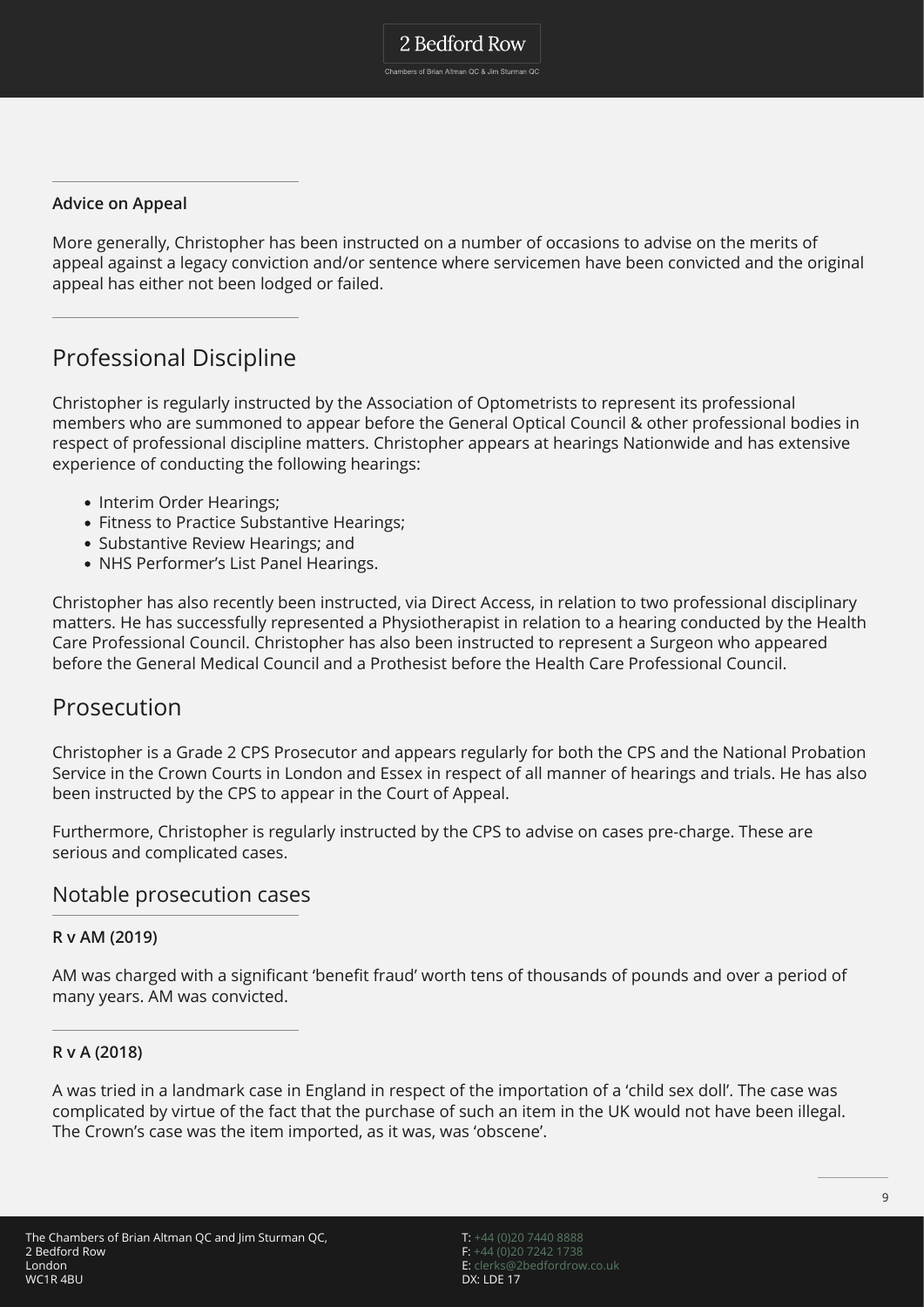Chambers of Brian Altman QC & Jim Sturman QC

#### **R v S (2016)**

S was tried on his own over five days in respect of possession of a firearm tried at Basildon Crown Court (statutory minimum 5 year sentence offence).

#### **R v C, K & S (2015)**

A three-handed case where the defendants were charged with terrorism offences and tried at the Central Criminal Court over 6 weeks.

#### **R v D & Others (2014)**

A four-handed conspiracy to defraud trial at Woolwich Crown Court. The nature of the conspiracy related to a horse racing betting scam involving tipster services. Two defendants pleaded guilty at the start of the trial and at the conclusion of the 5 week trial, the remaining two were convicted.

## Sports Law

Christopher is a keen sportsman and has defended in an extra jurisdictional (USA) sports law appeals. Additionally, Christopher has represented, *pro bono*, an English Football League football team at a Disciplinary Hearing.

# Publications

War Pensions & Armed Forces Compensation First Tier Appeal Tribunal

# Memberships

Criminal Bar Association

# Education

- Harmsworth Major Scholar, Middle Temple
- Bar Vocational Course (Very Competent), BBP Law School
- LLB (Hons) Law